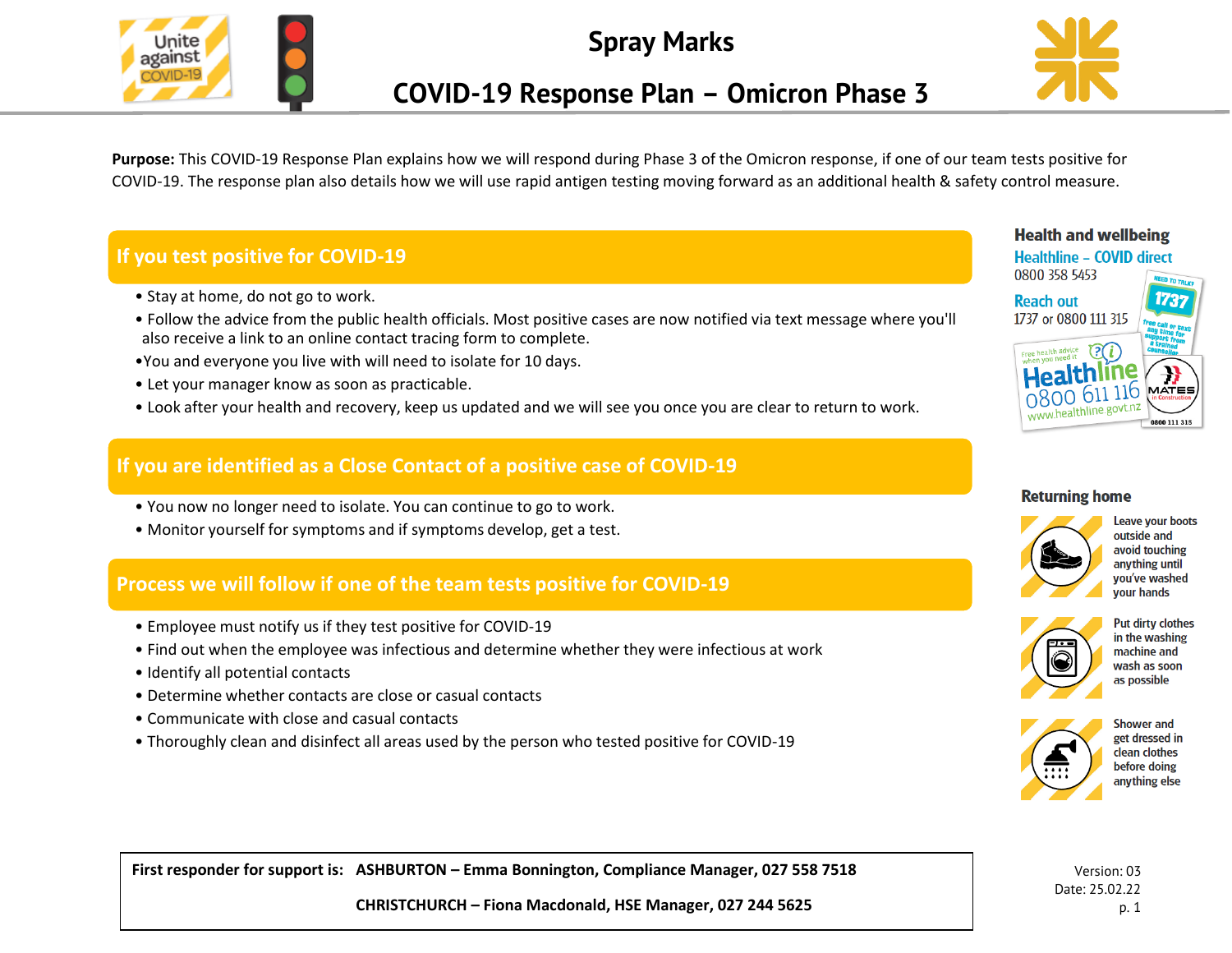

**Spray Marks**



**COVID-19 Response Plan – Omicron Phase 3**